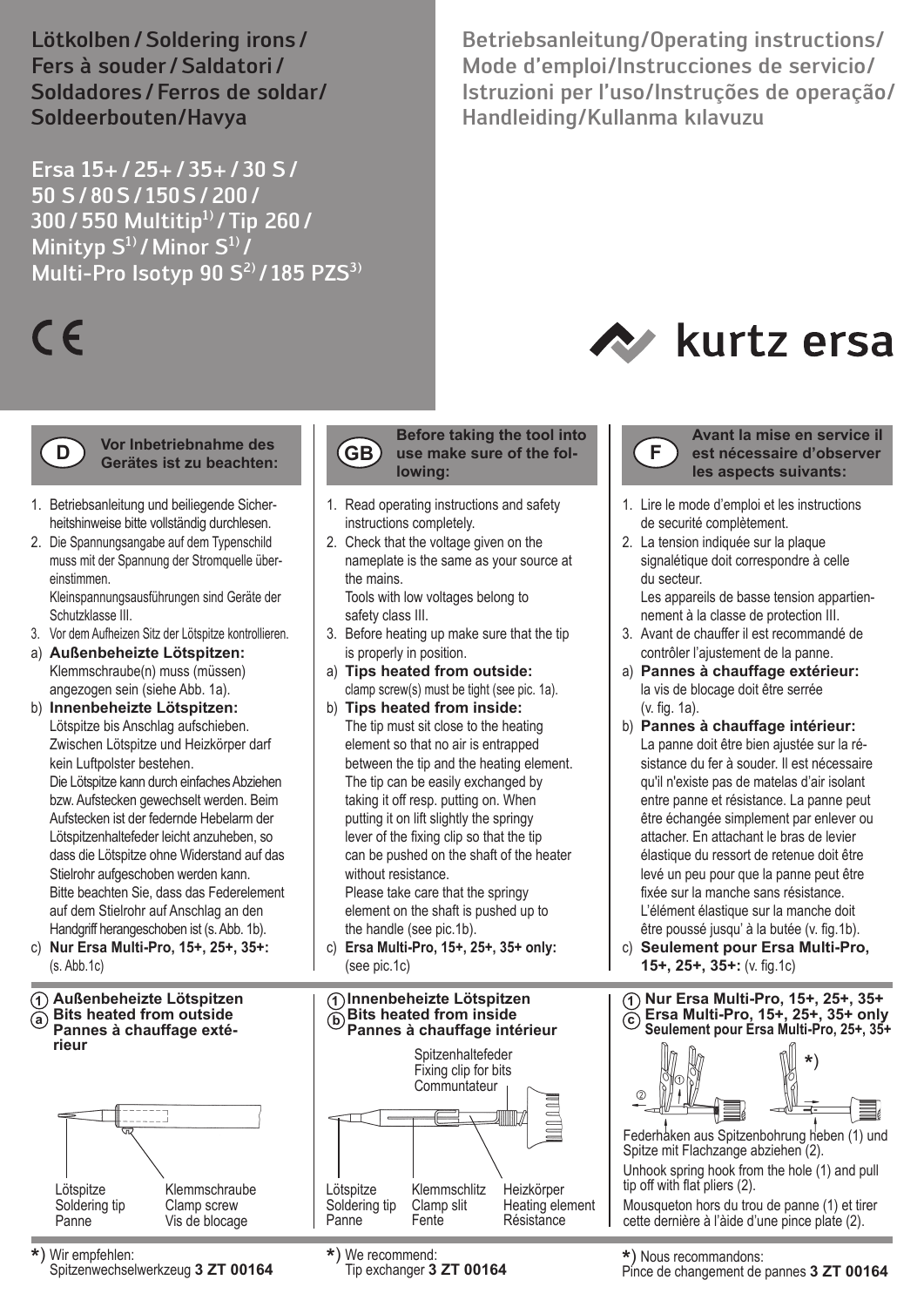# **Inbetriebnahme und Löten**

1. Lötgerät an entsprechendes Stromnetz anschließen.

# **Achtung!**

 Die Lötspitze darf nur im ausgeschalteten Zustand und ohne Gewalt entfernt werden. Neue Lötspitze bis zum Anschlag ein schieben.

- 2. Lötkolben nicht ohne Lötspitze aufheizen.
- 3. Lötgerät nach der Lötarbeit an der Luft abkühlen lassen (nicht mit Wasser abschrecken).
- 4. Lötgerät nur auf passenden Ablageständer ablegen (siehe Abb. 2). **Heizkörper- bzw. Teilewechsel** Das Auswechseln der Heizkörper und Spitzen darf nur von fachkundigem Personal durchgeführt werden. Achtung! Nur Originalteile verwenden!



1. Connect soldering tool to suitable current source. **Attention!**

 The tip can be removed when the soldering iron is switched off and without using force. New tip to be inserted till stopped.

- 2. Do not heat up soldering iron without tip.
- 3. After use let the soldering iron cool down in the air (do not cool off with water).
- 4. Deposit the soldering iron only on suitable holder (see pic. 2).

# **Replacement of the heating element**

 Exchange of heating elements and tips should only be done by competent persons. Important! Use only original parts!

# **Mise en service et soudage**

- 1. Relier le fer au secteur adéquat. **Attention!** La panne doit être enlevée sur fer à souder débranché sans force. La panne
- est introduite jusqu'à l'arret. 2. Ne pas chauffer le fer à souder sans panne.
- 3. Après le travail de soudure le fer à souder doit refroidir à l'air (ne pas le plonger avec l'eau).
- 4. Déposer le fer à souder seulement dans un repose-fer convenable (v. fig. 2). **Changement de résistance** Les résistances et pannes peuvent être changées que par du personnel compétent. Attention! Utilisez exclusivement les pièces de rechange originales!



# A 18 **Ersa Multitip**  $\qquad$  (2) Nur / only for / seulemnet pour Ersa 30:

Ablegen nur nach Aufstecken der Sechskant-Auflegescheibe. Put down only after mounting the supporting ring. Deposer seulement après avoir placé le disque support hexagonal.



**Ersa 30**









# **Achtung:**

Nehmen Sie keine Eingriffe oder Veränderungen am Lötkolben vor. Reparaturen dürfen nur von Ersa oder autorisierten Kundendienststellen vorgenommen werden. Die Geräte beinhalten strom- und spannungsführende Teile. Bei unsachgemäßen Eingriffen besteht Lebensgefahr.

# **Nur für Isotyp 90 S2)**

Das Öffnen dieses Gerätes ist verboten. Reparaturen dürfen nur im Werk durchgeführt werden. Bitte an Ersa, Wertheim einsenden. **Nur für Minor S/Minityp S/15+/25+/35+**

Der Austausch von Heizelementen ist bei diesem Gerät nicht möglich.

# **Fußnoten:**

- 1) Bei der Kleinspannungsausführung von 6 V bzw. 12 V bildet das Außenrohr den Rückleiter für die Heizwicklung. Bitte Potentialverhältnisse beachten.
- 2) Diese Geräte sind schutzisoliert aufgebaut.
- 3) Kunststoffschweißgeräte

Ersa-Lötkolben (230 V) werden nach den Sicherheitsvorschriften der VDE 0700 gefertigt und geprüft.

# **Warning:**

Do not make any repairs or alterations to the soldering tool. Repairs are only to be carried out by Ersa or authorized and qualified service **stations** 

The equipment incorporates parte under current and voltage. Inexpert handling can cause death by shock.

# **Only for Isotyp 90 S2)**

potential differences.

3) Plastic welding tools

Regulations VDE 0700.

**Footnotes:**

Do not open the soldering iron! For safety reasons repairs can only be carried out by the manufacturer.

# **Only for Minor S/Minityp S/15+/25+/35+** The change of heating elements is not possible

with this equipment.

heating element. Please pay attention to the

2) Irons are manufactured with safety insulation.

Ersa soldering irons (230 V) are manufactured and tested according to the German Engineering

# Vous ne devez en aucun cas intervenir sur le fer à souder ou y apporter des modifications. Les réparations doivent être effectuées par Ersa ou des électricienes qualifiés et autorisés. Les appareils contiennent des pièces conductrices du courant ou sous tension. Danger de mort en cas d'intervention inadéquate. **Seulement pour Isotyp 90S2)** Il est défendu d'ouvrir ce fer à souder. Pour des raisons de sécurité, ils ne peuvent être réparés qu'en usine. **Seulement pour Minor S/15+/Minityp S/25+/35+** L'échange des résistances n'est pas possible pour cet appareil. 1) With the 6 V and 12 V models the shaft of the iron forms the return conductor for the **Notes:** 1) Sur les modèles de 6 et 12 V, le tube extérieur

 **Attention:**

- sert de conducteur de retour à la resistance. S.v.p., attention à la différence du potentiel.
- 2) Ces fers à souder sont fabriqués à double isolation.
- 3) Fers à souder des matières plastiques.

Les fers à souder Ersa (230 V) sont fabriqués et contrôlés d'après les prescriptions de sécurité VDE 0700.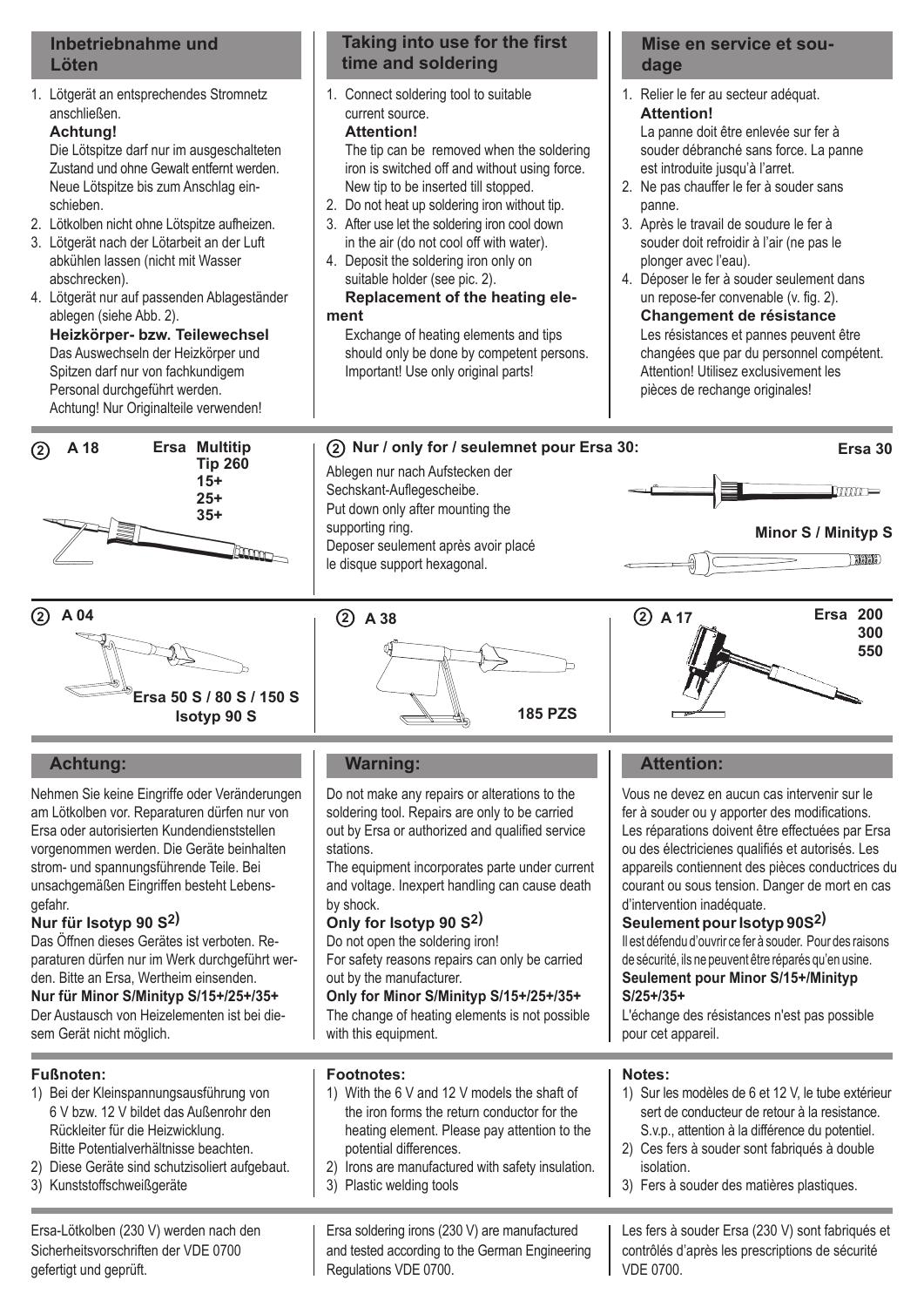

**Prima della messa in funcurarsi di quanto segue:**

I saldatori Ersa (230 V) sono fabbricati e controllati in base alle norme di sicurezza VDE 0700.

- 1. Leggere completamente le istruzioni per l'uso e istruzioni di sicurezza!
- 2. La tensione indicata sulla targhetta iden tificativa deve corrispondere alla tensione della rete. Attrezzi con basso voltaggio appartengono

alla classe di sicurezza III.

- 3. Prima di riscaldare si raccomanda controllare la posizione della punta.
- a) **Punte a riscaldamento esterno:** la/le vite/i di arresto deve/devono essere serrata/e (vedi Fig. 1).
- b) **Punte a riscaldamento interno:** Spingere le punte fino all'arresto.

 Non ci devono essere cuscini d'aria fra punta e resistenza.

 La punta può essere sostituita con semplice estrazione e inserimento.

 Durante l'inserimento il braccio elastico della leva della molla di sostegno della punta deve essere un po' sollevato in modo che la punta possa venire spinta sul tubo del manico senza incontrare resistenza.

 Fare attenzione che l'elemento elastico sia ben spinto fino al manico (Vedi Fig. 1).

c) **Ersa Multi-Pro/15+/25+/35+ solo:** (vedi fig. 1c)



Los soldadores Ersa (230 V) están fabricados y verificados según las normas de seguridad VDE 0700.

- 1. ¡Leer a fondo las instrucciones de servicio y las instrucciones de seguridad!
- 2. La tensión en la placa indicadora debe corresponder a la tensión de red. Las herramientas de bajo voltaje se engloban dentro de la categoría III de seguridad.
- 3. Antes del calentar, controlar la fijación de la punta de soldar.
- a) **Puntas con calentamiento desde el exterior:**

 Apretar el/los tornillo/s de fijación (véase fig. 1).

# b) **Puntas con calentamiento interno:**

 La punta debe dar con el cuerpo. No debe hallarse ningún colchón de aire entre la punta de soldar y el elemento de calefacción.

 Las puntas pueden ser extraidas y sustiuídas con facilidad.

 Para el montaje de la punta hay que levantar ligeramente el brazo de palanca elástico del muelle de fijación de la punta para que pueda montar la punta en el vástago sin resistencia (véase fig. 1).

c) **¡Sólo en el Multi-Pro/15+/25+/35+ de Ersa!** (ver fig. 1c)



**Antes da colocação em funcionamento do aparelho deve-se observar:**

Os ferros de soldar da Ersa (230 V) são fabricados e testados segundo as instruções de segurança da VDE 0700.

- 1. Ler completamente as instruções de operação e as recomendações de segurança!
- 2. A tensão indicada na placa de identificação deve corresponder à tensão da fonte de corrente. As ferramentas de baixa tensão pertencem à classe de proteção III.
- 3. Antes de aquecer certifique-se de que a ponta de solda está posicionada corretamente.
- a) **Pontas de solda com aquecimento exterior:**

O(s) parafuso(s) de aperto deve(m) estar apertado(s) (ver figura 1a).

b) **Pontas de solda com aquecimento interior:**

Conduzir a ponta de solda até se ajustar ao encosto. Entre a ponta de solda e o elemento térmico não pode haver ar.

A ponta de solda pode ser substituída por meio de simples retirada e colocação. Ao colocá-la, o braço de alavanca atuado a mola da mola retentora deve ser ligeiramente levantado de modo que a ponta de solda possa ser fixada no tubo sem resistência. Observar que o elemento de mola no tubo tenha sido conduzido até o encosto do cabo.

- c) **Apenas Ersa Multi-Pro/15+/25+/35+:** (ver figura 1c)
- $\widehat{\theta}$  Punte a riscaldamento esterno  $\widehat{\theta}$  Punte a riscaldamento interno  $\widehat{\theta}$ **Punta de calefacción externa Pontas de solda com aquecimento exterior a**



**Punte a riscaldamento interno Punta de calefacción interna**  $\mathbf{b}$  **Pontas de solda com aquecimento**  1<br>61



**Ersa Multi-Pro/25+/35+ solo Solamente para el Multi-Pro/15+/25+/35+ de Ersa Apenas Ersa Multi-Pro/25+/35+**



Sganciare la molla dal foro (1). Estrarre la punta con pinze piatte (2). Soltar el gancho elástico de la ranura (1) y estirar de la punta con unas tenazas de boca plana (2).

Levantar o gancho da mola de furação (1) e retirar a ponta com um alicate de bico fino (2).

**\***) Raccomandiamo:

Pinza di sostituzione pinze **3 ZT 00164 \***) Recomendamos:

\*) Recomendamos: Ferramenta de troca de pontas **3 ZT 00164**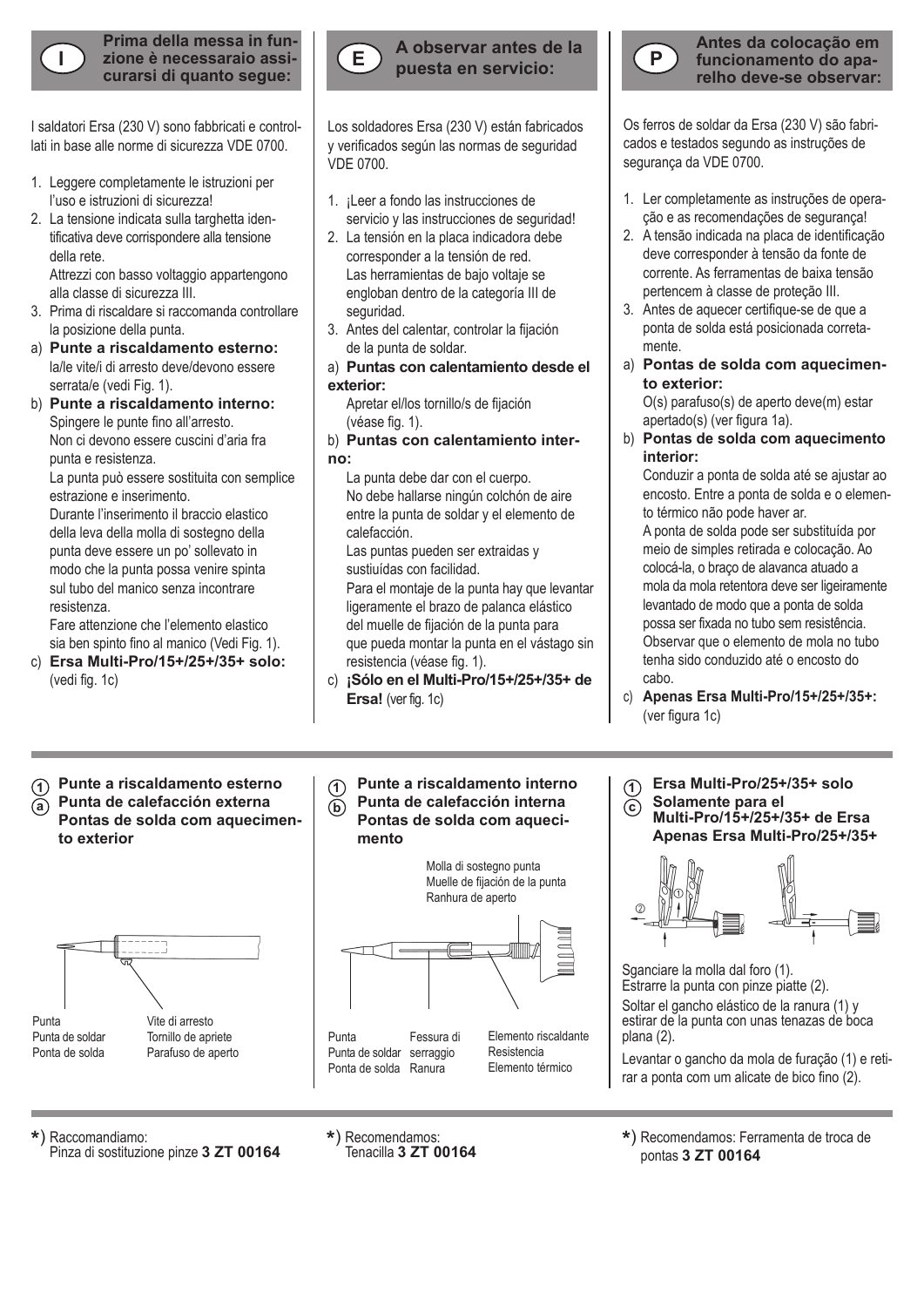# **Messa in funzione Puesta en servicio**

1. Collegate il saldatore alla corrente adatta. **Attenzione:**

 La punta puó essere rimossa soltanto quando il saldatore é spento e senza usare forza. A questo punto una nuova punta puó essere inserita.

- 2. Non riscaldare il saldatore senza la punta.
- 3. A lavoro compiuto lasciare raffreddare il saldatore all'aria (non immergerlo nell'acqua).
- 4. Deporre il saldatore solo sul supporto per esso previsto (vedi fig. 2).

**Sostituzione dell'elemento riscal-**<br> **Sostituzione di la sostituzione di dante** La sostituzione di

elementi riscaldanti

e punte deve essere fatta soltanto da personale competente.

Importante! Usare solo ricambi originali!





# **Attenzione:**

Non effettuare interventi o modifiche al Saldatore. Le riparazioni vanno eseguite soltanto dal Ersa dal personale elettro- tecnico autorizzato Ersa. Gli interventi impropri comportano pericolo di vita.

# **Solo per Isotyp 90 S2),**

Attenzione! Non aprire i saldatori! Per ragioni di sicurezza, le riparazioni devono essere fatte dal produttore.

**Solo per Minor S/Minityp S/15+/25+/35+** Il cambio dell'elemento riscaldante non e possibile con questo saldatore.

# **Note:**

- 1) Nei modelli a 6 V e 12 V, l'asta del saldatore é il conduttore di ritorno per l'elemento riscaldante. Fate attenzione alle differenze di potenziale.
- 2) Questi stilo sono prodotti con isolamento di sicurezza.
- 3) Attrezzi per saldatura in plastica

- 1. Conectar el soldador a la red adecuada. **¡Atención!** Sólo puede cambiarse la punta cuando el soldador está desconectado y sin utilizar fuerza. Sólo entonces puede
- insertarse una nueva punta. 2. No calentar el soldador sin la punta puesta. Nunca accionar un baño de soldar sin soldadura.
- 3. Tras la tarea, dejar enfriar la herramienta de soldar al aire (¡no enfriar nunca bruscamente con agua fría!).
- 4. Depositar el soldador únicamente en el soporte adecuado (véase fig. 2). **Cambio del elemento calefactor** El cambio de los elementos calefactores y de las puntas sólo debe ser efectuado por personal competente en la materia. Nota importante: ¡Utilizar únicamente piezas originales de Ersa!

# **Solo per/Solamente para Ersa 30: A 18 Ersa 30**

Deporre solo dopo aver montato il disco di supporto esagonale. Depositar solamente después del montaje del disco hexagonal de apoyo. Assente somente após a colocação do anel de apoio sextavado.

# **185 PZS**

# **Colocação em funcionamento e soldagem**

1. Conectar o ferro de solda na rede elétrica adequada.

# **Atenção!**

A ponta de solda somente pode ser retirada quando o ferro de soldar estiver desligado e sem aplicar força. Conduzir a ponta de solda até o encosto.

- 2. Não aquecer o ferro de soldar sem ponta de solda.
- 3. Deixar o ferro de soldar esfriar ao ar naturalmente (não resfriar com água).
- 4. Colocar o ferro de soldar somente em um suporte adequado (ver figura 2).

# **Substituição do elemento térmico ou de peças**

A substituição do elemento térmico ou das pontas somente pode ser realizada por pessoal técnico. Atenção! Utilizar apenas peças originais!







# **¡Atención!:**

No efectuar alteraciones en el soldador. Sólo Ersa o el personal especializado está autorizado a hacer las reparaciones. Las herramientas contienen piezas que conducen corriente y en los que hay una tensión eléctrica. Una manipulación inadecuada puede poner en peligro incluso su vida.

# **¡Solamente para el Isotyp 90 S2) !**

¡Atención! No abrir el soldador. Por razones de seguridad, las reparaciones sólo las puede efectuar el fabricante.

# **¡Solamente para Minor S/15+/Minityp S/25+/35+!**

El cambio de la resistencia no es posible con esta equipo.

# **Notas a pie de la página:**

- 1) En los modelos de 6 V y de 12 V, el eje del soldador es el conductor de retorno del elemento calefactor. ¡Cuidado! con las diferencias de potencial.
- 2) Esos soldadores se fabrican ya con aislamiento de seguridad.
- 3) Herramientas para soldar plásticos

# **Atenção:**

Não faça nenhuma intervenção ou modificação no ferro de soldar. Os reparos somente podem ser executados pela Ersa ou assistências técnicas autorizadas. O aparelho contém peças condutoras de corrente e de tensão. Em intervenções inadequadas existe risco de vida.

# **Somente para Isotyp 90 S2)**

Não é permitido abrir o ferro de soldar! Os reparos podem ser realizados apenas na fábrica. Favor enviar para a Ersa GmbH.

## **Somente para Minor S/Minityp S/15+/25+/35+**

Este aparelho não permite a substituição de elementos térmicos.

# **Notas de rodapé:**

- 1) Nos modelos de 6 V ou 12 V o tubo externo serve de condutor de retorno para a serpentina de aquecimento. Favor observar as diferenças de potencial.
- 2) Esses ferros possuem isolamento duplo.
- 3) Ferros de soldar materiais plásticos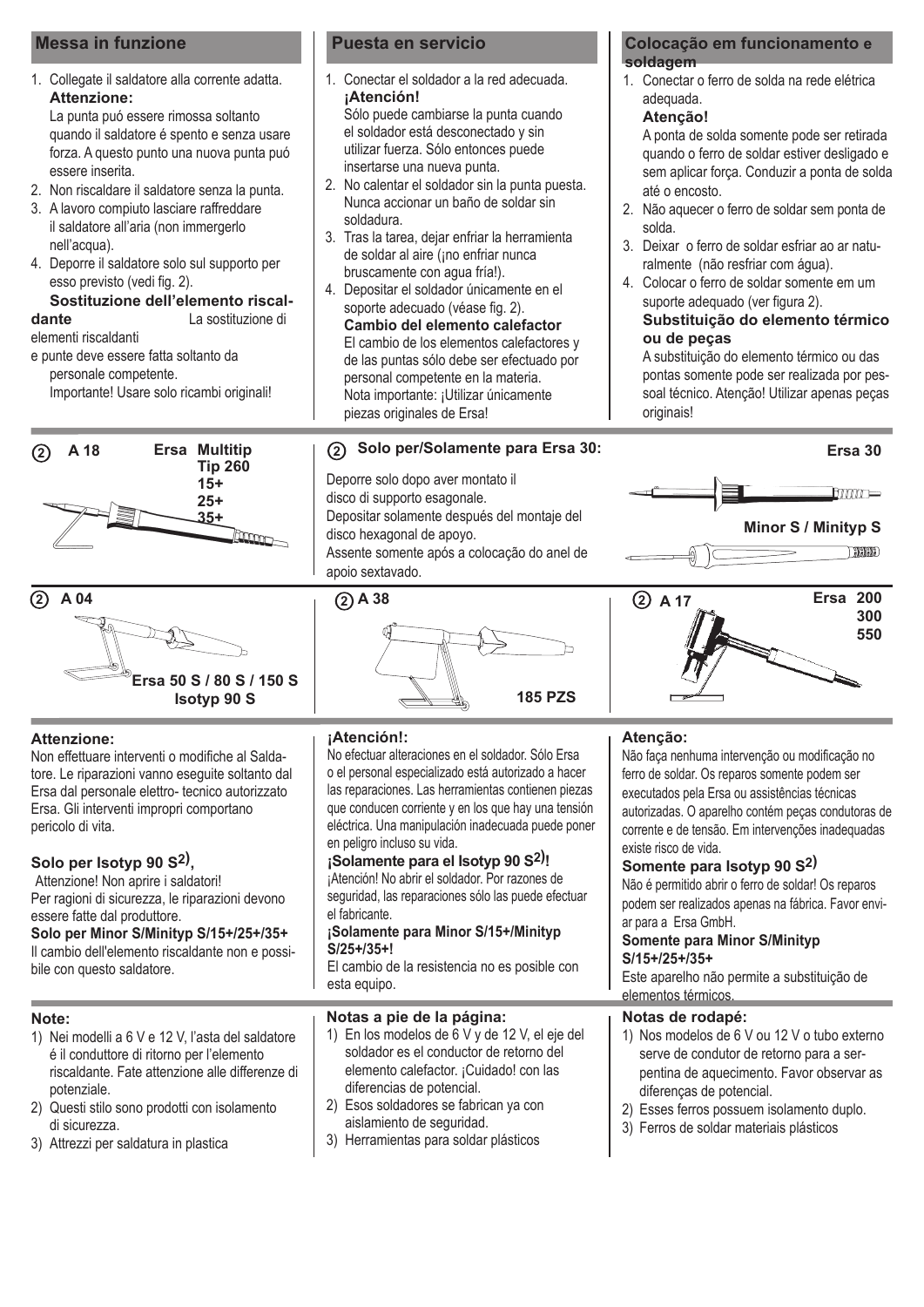

**Voor ingebruikname moet op volgende zaken gelet worden:**

- 1. Lees de gebruiksaanwijzing en veiligheidsin structies volledig.
- 2. Het voltage dat op het naamplaatje is aange geven moet overeenstemmen met hetvolta ge op uw stroombron. Apparaten op laag spanning behoren onder veiligheidsklasse III
- 3. Kontrolleer of de soldeerpunt juist bevestigd is vooralleer de soldeerbout op te warmen
- a) **Soldeerpunten verwarmd aan de buitenkant:**

de klemschroe(f)(ven) moet(en) vast aange draaid worden (zie afbeelding 1a).

b) **Soldeerpunten verwarmd aan de binnenkant:**

De soldeerpunt tot aan de aanslag schuiven. Er mag geen lucht tussen de soldeerpunt en het verwarmingselement zitten. De soldeer punt kan gewisseld worden door eenvou dig af te schuiven resp. op te steken. Bij het monteren/opsteken van de soldeerpunt moet de vederpin licht opgeheven worden zodat de soldeerpunt zonder weerstand op de schacht geschoven kan worden. Gelieve er op te letten dat de veer op de schacht tot aan het handvat geschoven is. (zie afbeelding 1b)."

c) **Enkel Ersa Multi-Pro:** (zie afbeelding 1c)



- 1. Lütfen kullanım kılavuzu ve ekte yer alan güvenlik uyarılarını dikkatlice okuyun. 2. Ürün plakası üzerinde yer alan voltaj değeri
- ile şebeke voltajı uyumlu olmalıdır. Düşük voltailı cihazlar koruma sınıfı III kapsamındadır.
- 3. Isıtmadan önce havya uçlarını kontrol edin. a) **Dıştan ısıtmalı havya uçları:**
- Sıkıştırma vidası/vidaları sıkılmış olmalıdır (bknz. Resim 1a).
- b) **İçten ısıtmalı havya uçları:** Havya ucu yuvasına iyi bir şekilde yerleştirilmelidir.

Isıtıcı gövde ile havya ucu arasında hava boşluğu kalmamalıdır.

Havya ucu kolaylıkla çıkarılıp yerleştirilerek değiştirilebilir. Yerleştirme esnasında havya ucu tutma klipsine ait yaylı kolu hafifçe kaldırın, böylelikle havya ucu zorlanmadan mile oturacaktır.

Mil üzerindeki yay elemanının tutma sapına iyice ittirilmiş olmasına dikkat edin (bknz. Resim 1b).

c) **Sadece Ersa Multi-Pro:** (bknz. Resim 1c)



het werktuig **3 ZT 00164** aan.

Uç değiştirme aygıtı **3 ZT 00164**